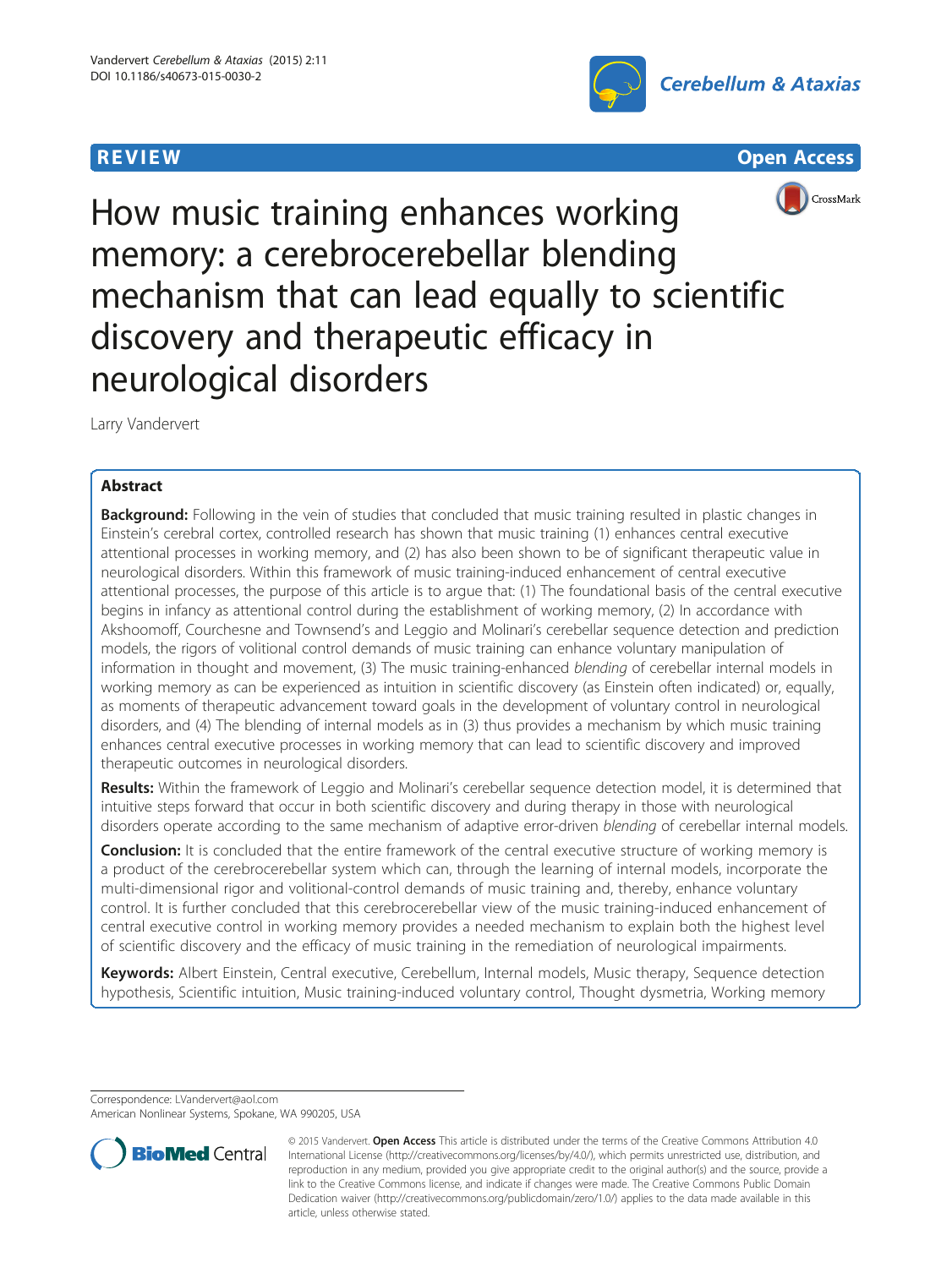## Background

The preserved brain of Albert Einstein has been extensively studied on the premise that unique neuroanatomical features of his cerebral cortex may reveal the neural substrates of his exceptional mental abilities [\[1](#page-8-0)–[3](#page-8-0)]. These studies found various neuroanatomical differences in Einstein's brain as compared to ordinary controls. Notably, Men et al. [\[3](#page-8-0)] found greater thickness of the majority of sub-regions of Einstein's corpus callosum. Falk [\[1](#page-8-0)] found somatosensory enlargements in Einstein's brain and generally concluded that since music training results in neuroanatomical changes, and since Einstein took violin lessons as a child and continued playing in adulthood, these enlargements were the result of his music training and may have been responsible for his extreme preference for spatial thinking. (Einstein took violin lessons in early childhood from age 6 to 14 years [[4, 5\]](#page-8-0) and then continued to regularly play the violin into adulthood.)

Falk's [\[1](#page-8-0)] conclusion that musicians' neuroanatomical changes are due to music training rather than genetic endowment has been overwhelming supported by research aimed at understanding the promise of neural plasticity in children with neurodevelopmental disorders. For example, Hyde, Lerch, Norton, Norton, Forgeard, Winner, Evans and Schlaug [\[6](#page-8-0)], Schlaug, [[7](#page-8-0)] and Schlaug, Forgeard, Norton, Norton and Winner [[8\]](#page-8-0) concluded that music training does indeed produce significant, lifelong changes in the neuroanatomy of the cerebral cortex, including in the corpus callosum, and that these changes are most pronounced when training begins in early childhood. Schlaug et al. [[8\]](#page-8-0) were quite clear on this point, "Our results show that it is intense musical experience-practice, not preexisting differences [italics added], that is responsible for the larger anterior CC [corpus callosum] area found in professional adult musicians" (p. 205).

# Music training, working memory, and the cerebellum

Collectively, the above studies show that music training changes the structure of the brain and, if continued, contributes to maintaining brain plasticity throughout life. But, through what demonstrable cognitive mechanism(s) did music-induced anatomical changes in the brain contribute to producing Einstein's level of scientific thinking and, at the same time, offer therapeutic approaches to, for example, neurodevelopmental disorders where voluntary control of speech or movement is involved?

Chen, Penhune and Zatorre [[9\]](#page-8-0) investigated brain activity in musician and nonmusicians as they engaged in varying complexities of musical activity. They found that music training recruits the prefrontal cortex to extract

"higher-order features of a rhythm's temporal structure" (p. 226) which, they concluded, leads to enhanced working memory in musicians in retrieving and monitoring information, including the anticipation of sequences. Chen, Penhune and Zatorre's conclusion that music training improves working memory has been strongly supported by George and Coch [\[10\]](#page-8-0), Schulze and Koelsch [\[11\]](#page-8-0) and Suárez, Elangovan and Au [[12](#page-8-0)] for many aspects of working memory including its executive, spatial, and tonal functions.

Ito [\[13](#page-8-0)] proposed an explanation for how these improvements in the central executive can be understood as the result of the learning of error-driven cerebellar internal models of *mental models* originating in the parietolateral association cortex, "the highest level at which [models of] our internal world is formed" (p. 481). Ito convincingly argued that through repetitions of thought (or practice—according to Ito, the adaptive learning of internal models in thought and movement is identical) these error-driven adaptive cerebellar internal models progressively increase the speed, consistency, and appropriateness of the central executive (and other components) of working memory. Ito's [\[13\]](#page-8-0) assertion that the cerebellum learns internal models of central executive processes of working memory is supported by Schmahmann [[14](#page-8-0), [15](#page-8-0)] and Thurling, Hautzel, Kuper, Stefanescu, Maderwald, Ladd et al. [[16](#page-8-0)]. Following Ito's above description of the cerebellar improvement of thought processes, in the case of music training, then, thought and movement models associated with learning to play a musical instrument (necessarily involving the central executive and, for example, spatial, and tonal components of working memory  $[10-12]$  $[10-12]$  $[10-12]$  $[10-12]$ <sup>1</sup> would be sent to the cerebellum where internal models would be learned for adaptive error-correction as practice proceeded, perhaps for a lifetime. And, it should be pointed out that in terms Ito's [[13\]](#page-8-0) description of the learning of internal models in the cerebrocerebellar system, the executive control structure of working memory would incorporate the multi-dimensional rigor (effector, sensory, affective, mental, autonomic) and intense volitional-control demands of music training as an auxiliary template for cognitive, emotional, and motor integration (footnote-1), and, thereby, produce an increase in the speed, consistency and appropriateness of voluntary control.

It is proposed that the forgoing account of how music training improves especially the central executive of working memory through cerebellar internal models provides a common mechanism behind Einstein's highlevel scientific thinking and, at the same time behind the therapeutic effectiveness of music training in neurological disorders. It should be noted that Ito [[13](#page-8-0)] provided the essential arguments for such a proposal, although not involving music training, by suggesting that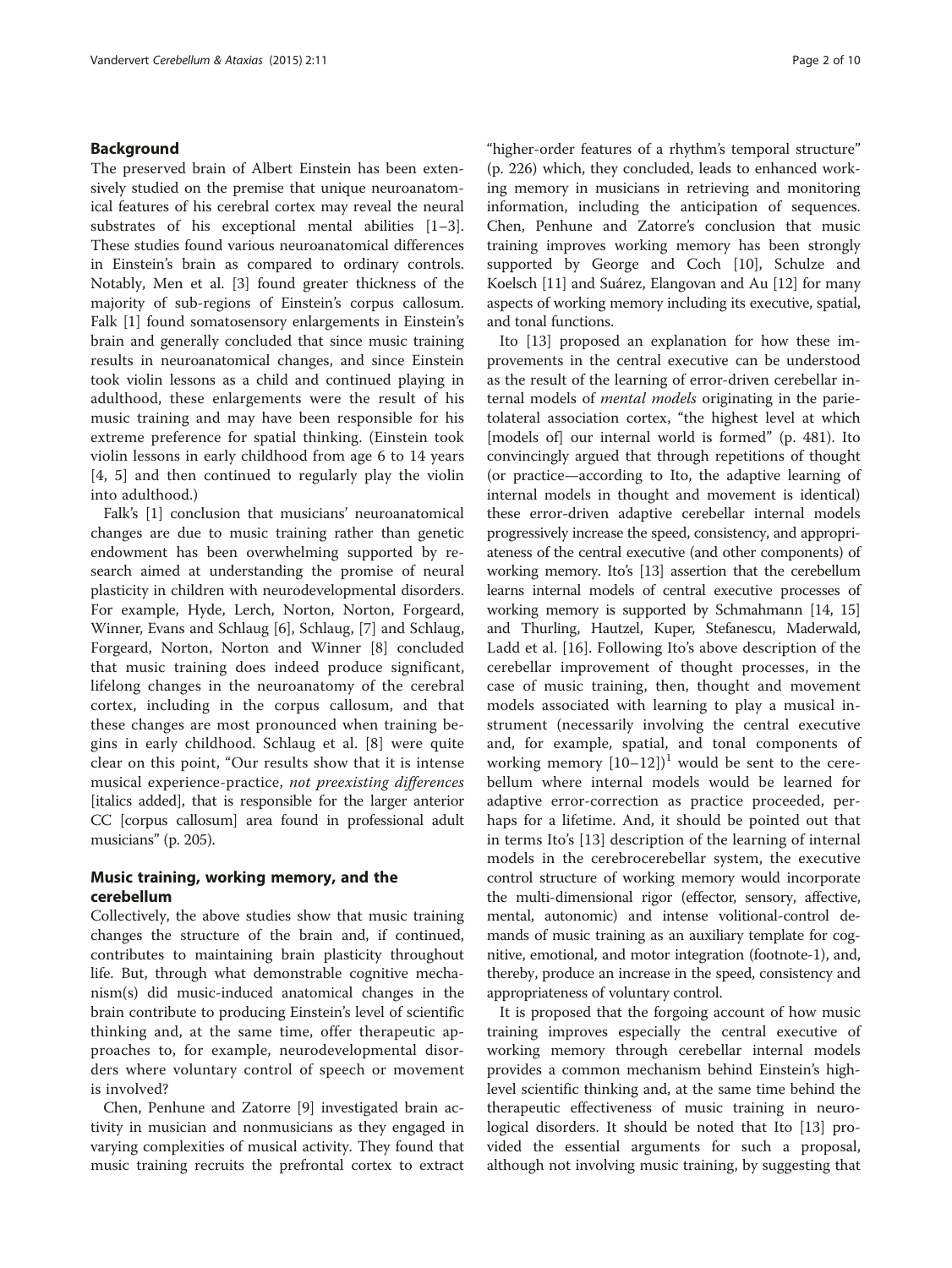the cerebellar mechanism of error-driven adaptive control could account for both the highest intellectual thinking (cognitive modeling), and at the same time, if this mechanism did not operate properly, would result in a dysmetria of thought (Schmahmann [[17\]](#page-8-0)). Moreover, Schmahmann's [[15\]](#page-8-0) detailed description of dysmetria of thought, especially in its effect on central executive and affective processes provides insight into specific cerebrocerebellar processes that can be accelerated toward high levels of achievement in people with domain sensitivities like Einstein<sup>2</sup> or, if dysfunctional, can result in *an overall* lowering of intellectual function. That is, the cerebellar modulation of the motor, sensory, cognitive, affective and autonomic functional systems normally permits the production of harmonious, integrative behavior of those systems. However, Schmahmann [[15](#page-8-0)] proposed, the loss of the cerebellar component of these same neural circuits produces dysmetria of thought that results in the cerebellar cognitive affective syndrome:

It [the cerebellar cognitive affective syndrome] is characterized by (1) disturbances of executive function, which includes deficient planning, set-shifting, abstract reasoning, working memory, and decreased verbal fluency; (2) impaired spatial cognition, including visual-spatial disorganization and impaired visual-spatial memory; (3) personality change characterized by flattening or blunting of affect and disinhibited or inappropriate behavior; and (4) linguistic difficulties, including dysprosodia, agrammatism and mild anomia. The net effect of these disturbances in cognitive functioning was a general lowering of overall intellectual function [italics added]. (Schmahmann ([[15\]](#page-8-0), p. 371))

It is suggested that the varied aspects of music training not only enhance, especially the central executive processes of working memory [\[9](#page-8-0)–[12](#page-8-0)], but also can enhance to varying degrees all of the foregoing interrelated intellectual and affective components of the cerebellar cognitive affective syndrome (see parallel music training components, footnote-1).

### Purpose

The foregoing introduction provides a framework that describes music training-induced neuroplasticity and the resulting cerebrocerebellar improvement of the central executive functions of working memory. The purpose of this article is to further elaborate this initial framework by describing a detailed cerebrocerebellar mechanism that can explain both the highest levels of scientific contribution (as in the case of Einstein), and, at the same time, the therapeutic effectiveness of music therapy in the treatment of neurological disorders. While

Vandervert, Schimpf and Liu [\[18](#page-8-0)] offered a preliminary cerebrocerebellar explanation of creativity in scientific advancement, and Altenmuller and Schlaug [[19\]](#page-8-0) proposed an explanation involving a positive "transfer effect" of music training on emotional and cognitive functions and thus on neurological disorders, neither of these approaches offered a detailed mechanism that could explain specifically how steps forward in either high-level science or improved therapeutic outcomes might occur as the result of voluntarily controlled thought or movement.

To offer just such a detailed mechanism, this article describes (1) How, in accordance with Akshoomoff, Courchesne and Townsend's [[20\]](#page-8-0) and Leggio and Molinari's [[21\]](#page-8-0) cerebellar sequence detection hypotheses, internal models which are learned in the building of initial central executive processes in the infant's working memory, (2) How, a music training-enhanced central executive may lead to more intense attentional manipulation in working memory and thus more broadly adaptive cerebrocerebellar blending of internal models (Imamizu & Kawato [\[22](#page-8-0), [23\]](#page-8-0), Imamizu, Higuchi, Toda & Kawato [[24](#page-8-0)] in working memory, and (3) How cerebellar internal models learned in accordance with the cerebrocerebellar blending process described in (2) above can give rise to unconscious intuition (solutions) in both scientific discovery and in the therapeutic efficacy of music training.

# The cerebrocerebellar building of central executive processes in the working memory of the infant

According to Baddeley's [[27\]](#page-8-0) model of working memory the central executive is an attentional control system which shifts, divides, and focuses attention among visual-spatial, phonological and long-term memory information. To adequately understand the cerebrocerebellar foundations of the central executive processes of working memory it will be necessary to examine the earliest beginnings of the development of the central executive in the infant. This will allow us to connect attentional control in the central executive with a cerebrocerebellar explanation.

The most detailed behavioral research in which the infant's initial foundations of the attentional processes of working memory are clearly revealed is that of Mandler [[28](#page-8-0)–[31](#page-8-0)]. Mandler proposed that the infant's attentiondriven repetitive perceptual-motor tracking of its own bodily movement and objects moving in the environment (the relationships among objects, space, and time) is "distilled" or "condensed" [\[29](#page-8-0)] into conceptual primitives. She referred to this process as perceptual meaning analysis [[30](#page-8-0)]. Mandler [[29\]](#page-8-0) further proposed that these conceptual primitives provide the bases for both simple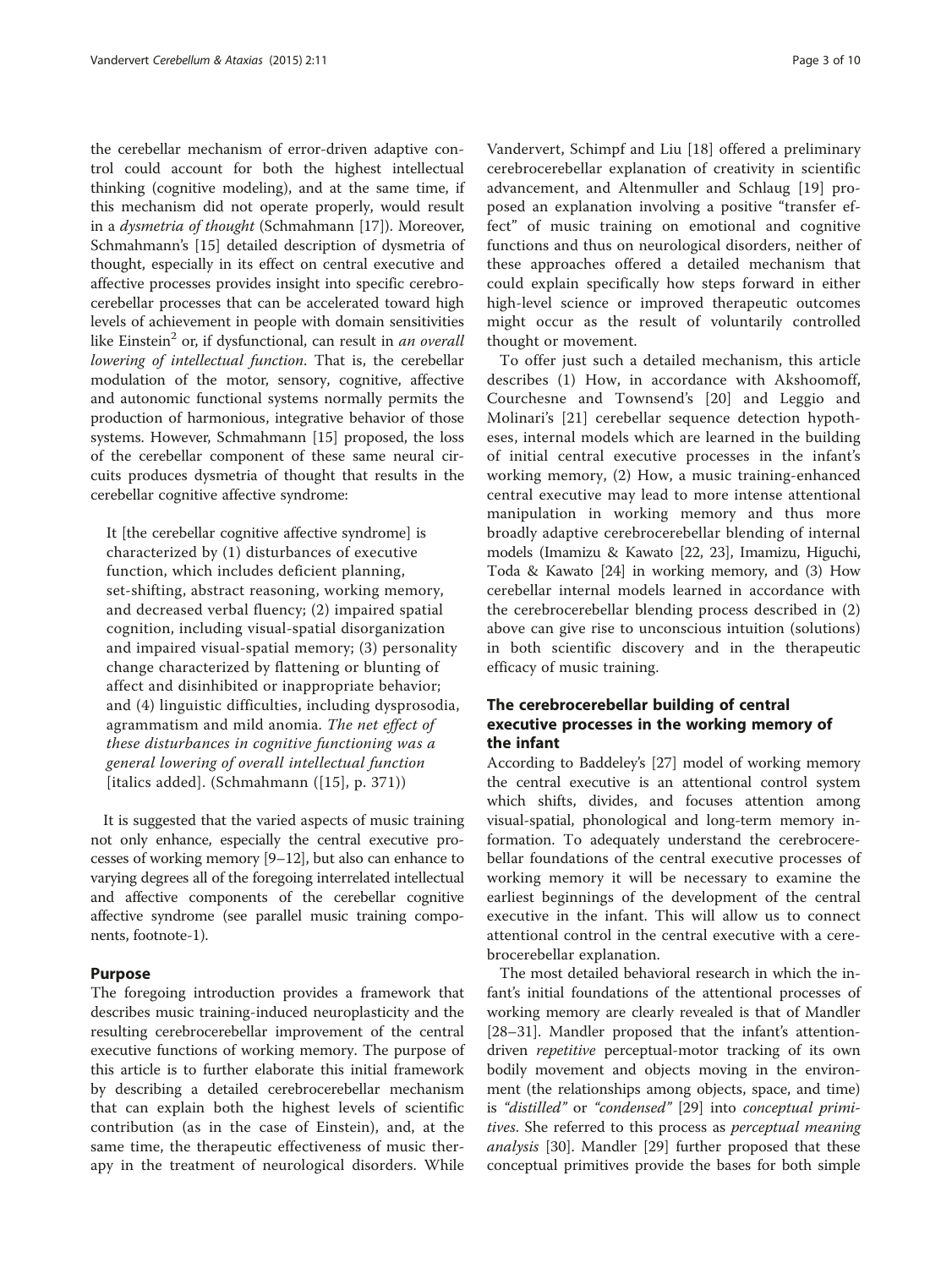<span id="page-3-0"></span>inferential and analogical thought and a basis for the acquisition of the relational aspects of language in the infant. Since Mandler proposed that perceptual meaning analysis in the infant is the result of, "an attentional mechanism [italics added] dedicated to simplifying spatiotemporal information" (([[31\]](#page-8-0), p. 426)), and that it thereby provides the bases for both spatiotemporal and language manipulation, Vandervert [\[32](#page-8-0)–[34\]](#page-8-0) suggested that what she refers to as perceptual meaning analysis actually describes, in Baddeley's [[27\]](#page-8-0) model, the birth of the central executive of working memory and its initial establishment of the visual-spatial sketchpad and the mental framework for the phonological loop. Vandervert proposed that since the foregoing distillation of the infant's movements and perceptual-motor tracking are attention-driven and highly repetitive, working memory is brought into functional use and constantly improved by adaptive error-driven cerebellar internal models as originally described by Ito [[13\]](#page-8-0) and as more recently described by Akshoomoff, Courchesne and Townsend [[20](#page-8-0)] and Leggio and Molinari [\[21\]](#page-8-0).

Figure 1 illustrates Mandler's characterizations of the "spatiotemporal" conceptual primitives she derived from her extensive experiments with infants<sup>3</sup>.

According to Mandler [[31](#page-8-0)], the conceptual primitives shown in Fig. 1 result from the infant's perceptual meaning analysis and thereby form the foundational basis of consciously accessible visuospatial meanings to which later symbols used in relational thought and language refer. As proposed in this article, these conceptual primitives were derived from the earliest moments of the operation of the central executive attentional patterning as it established adaptive (and error-driven) working memory including accessible "slave" components (a la Baddeley [[27](#page-8-0)]) in Fig. 1, which, altogether, permitted simple inferential and analogical thought—see Mandler [[29\]](#page-8-0) above.

# The constant improvement of central executive control through cerebellar internal models: more details

Vandervert [[34](#page-8-0), [35\]](#page-8-0) argued that Mandler's conceptual primitives are encoded as cerebellar internal models in

| <b>SELF-MOTION</b><br>ANIMATE-MOTION<br><b>SELF-MOVING ANIMATE</b><br><b>LINK</b><br><b>ONE-WAY LINK</b><br><b>TWO-WAY LINK</b><br><b>LINKED PATHS</b>                       | AO-<br>AÓ<br>ÒВ<br>ΑÓ<br>ΑŐ<br>ЪB                                                                        |
|------------------------------------------------------------------------------------------------------------------------------------------------------------------------------|----------------------------------------------------------------------------------------------------------|
| <b>CAUSED MOTION</b>                                                                                                                                                         |                                                                                                          |
| <b>AGENCY</b>                                                                                                                                                                |                                                                                                          |
| <b>CONTAINMENT</b>                                                                                                                                                           | ♨                                                                                                        |
| <b>GOING IN</b><br><b>GOING OUT</b><br><b>SUPPORT</b>                                                                                                                        |                                                                                                          |
| $*AO, BO$<br>$=$ entities<br>$=$ vector path<br>$\widetilde{\phantom{m}}$<br>$=$ irregular, unpredictable path<br>= contingency (does not represent a path)<br>$=$ container |                                                                                                          |
|                                                                                                                                                                              | Fig. 1 Mandler's [7, 8] conceptual primitives—collectively, the infant's unconscious "primitive physics" |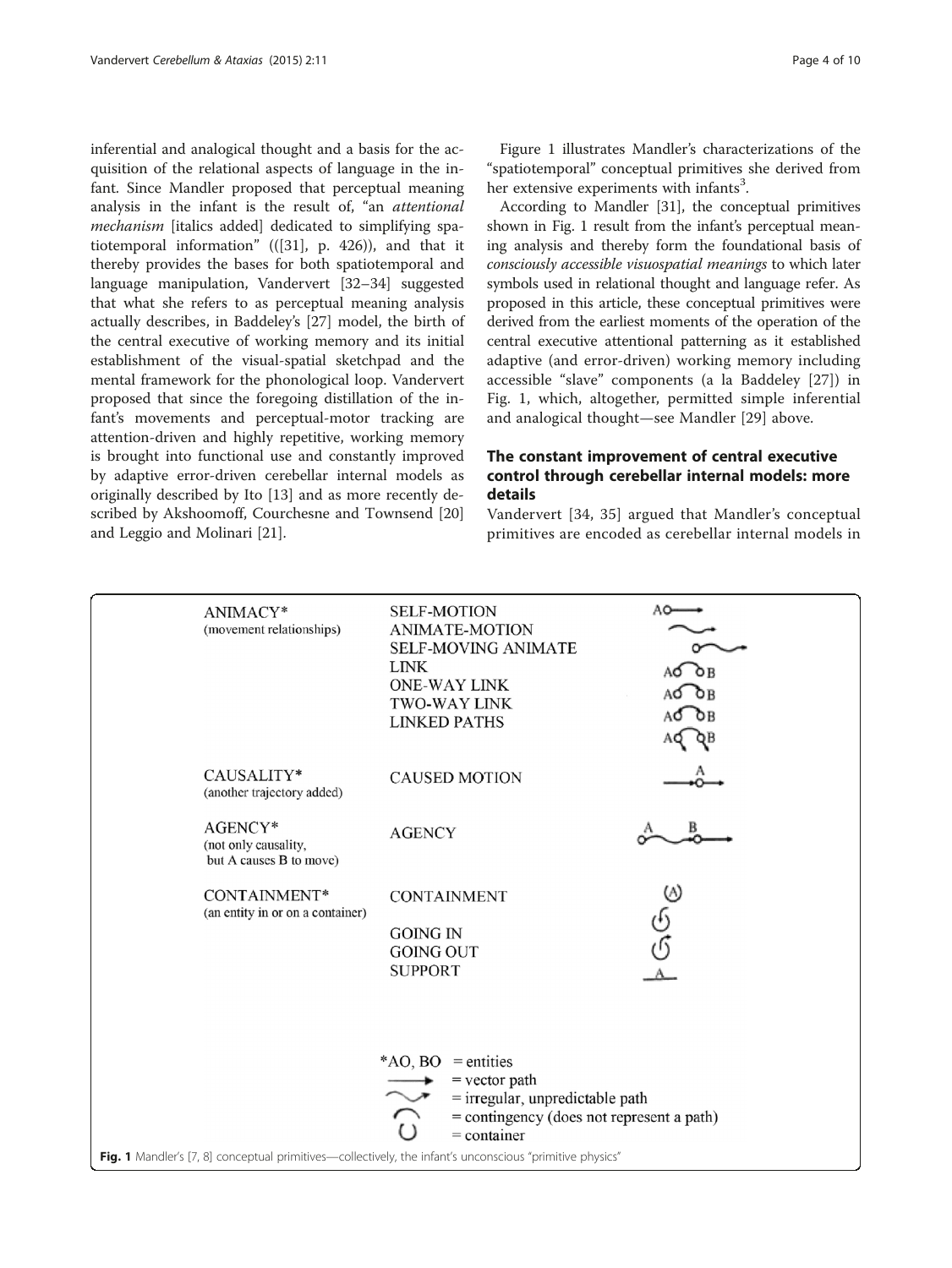the infant's working memory in accordance with Akshoomoff, Courchesne and Townsend's [\[20\]](#page-8-0) and Leggio and Molinari's [\[21\]](#page-8-0) cerebellar sequence detection and prediction models. Within this framework of the infant's developing working memory, it is proposed that the cerebellar sequence detection hypothesis proposed by Leggio and Molinari [\[21\]](#page-8-0) describes the details of the learning of the internal models by which the central executive builds the initial visualspatial working memory:

According to this hypothesis, the cerebellum detects and simulates repetitive patterns of temporally or spatially structured events [italics added], regardless of whether they constitute sensory consequences of one's actions in motor planning, expected sensory stimuli in perceptual prediction, or inferences of higher-order processes (e.g., cognitive elaboration [italics added] or social cognition). The simulation allows internal models to be created that can be used to make predictions about future events that involve any component, such as the body, other persons, and the environment [italics added]. (p. 36)

Leggio and Molinari's above description comports strikingly well with both Mandler's [\[29](#page-8-0)–[31\]](#page-8-0) description of the formation of the conceptual primitives in Fig. [1](#page-3-0) and with Vandervert's [[34](#page-8-0), [35](#page-8-0)] proposal that these conceptual primitives are formed through the learning of cerebellar internal models which allow the prediction of future patterns of sequences, for example in typing or in learning to play a musical instrument.

That the infant cerebellum encodes precisely such body/environment predictive internal models as originally proposed by Vandervert [[32, 33, 36](#page-8-0)] is supported by the following recent, converging research. First, visualspatial working memory begins to be established in the infant by six months of age [\[37](#page-8-0)]. Second, Short, Elison, Goldman, Styner, Gu, Connelly et al. [[38\]](#page-8-0) found that the growth of neural networks for working memory in the infant are the same as those in older children and adults in connecting frontal, parietal and temporal regions of the brain. Moreover, strongly supporting Short, Elison, Goldman et al. [[38\]](#page-8-0), Knickmeyer, Gouttard, Kang, Evans, Wilber, Smith et al. [[39\]](#page-8-0) argued that the 240 % increase in the size of the cerebellum in the first year suggested the early involvement of the cerebellum in the formation of the infant's central executive and visual-spatial working memory:

Because the cerebellum is critically involved in motor coordination and balance [[40\]](#page-8-0) the striking cerebellar growth may underpin the rapid motor developments of infancy. The cerebellum has also been implicated in a plethora of other cognitive abilities including planning, set-shifting, language abilities, abstract reasoning, working memory [italics added], and visual-spatial organization [italics added] [\[41](#page-8-0)]. Given that "cognitive" regions of the cerebellum have reciprocal projections with nonprimary frontal, parietal, and occipital association cortex [\[42](#page-8-0)], the extremely rapid growth of the cerebellum in the first year may be a prerequisite for specific aspects of later cortical development. (([[39\]](#page-8-0), p. 12180))

To further support this argument it is suggested that the transition from visual-spatial working memory toward unconscious inner speech in the infant's earlydeveloping verbal working memory draws upon the premotor cortex, pre-SMA and superior cerebellum (Lobule VI and Crus I) (Marvel & Desmond, [[43, 44\]](#page-8-0)). This contention is strongly supported by Liao, Kronemer, Yau, Desmond and Marvel [\[45\]](#page-8-0) who subsequently found that, indeed, nonverbal (pictorial) information draws upon these same motor regions. Thus, again, Mandler's proposal that later, consciously accessible language concepts are built from the infant's visual-spatial conceptual primitives (Fig. [1](#page-3-0)) and Vandervert's proposal that these conceptual primitives are formed through the learning of cerebellar internal models in what is becoming the infant's working memory therefore squares well with Knickmeyer, Gouttard, Kang, Evans, Wilber, Smith et al.'s [[39\]](#page-8-0) suggestion that the unparalleled 240 % increase in the size of the cerebellum in infancy is a prerequisite for the later cognitive development of specific regions of the cerebral cortex

### Einstein's strong view on unconscious intuition

Now, we can connect the above-described cerebrocerebellar foundations of the central executive of working memory with how cerebellar internal models produce unconscious steps forward ("intuition") in the highest levels of scientific discovery. Einstein was one of the clearest thinkers of our time, and in addition to deep thought about theoretical physics, he often probed the psychology of his own imagination. Among his conclusions from these deep personal reflections was that new principles in science could only come about through unconscious intuition. It should be recognized that the acceptance of a vital role of intuition in science is quite common among famous scientists, including Poincare and many Nobel laureates (Shavinina, ([[46](#page-8-0)], esp. pp. 661–663)).

In his classic 1936 article, Physics and Reality, where he talked about a variety of psychological and epistemological issues, Einstein was adamant that, "The connection of the elementary concepts of everyday thinking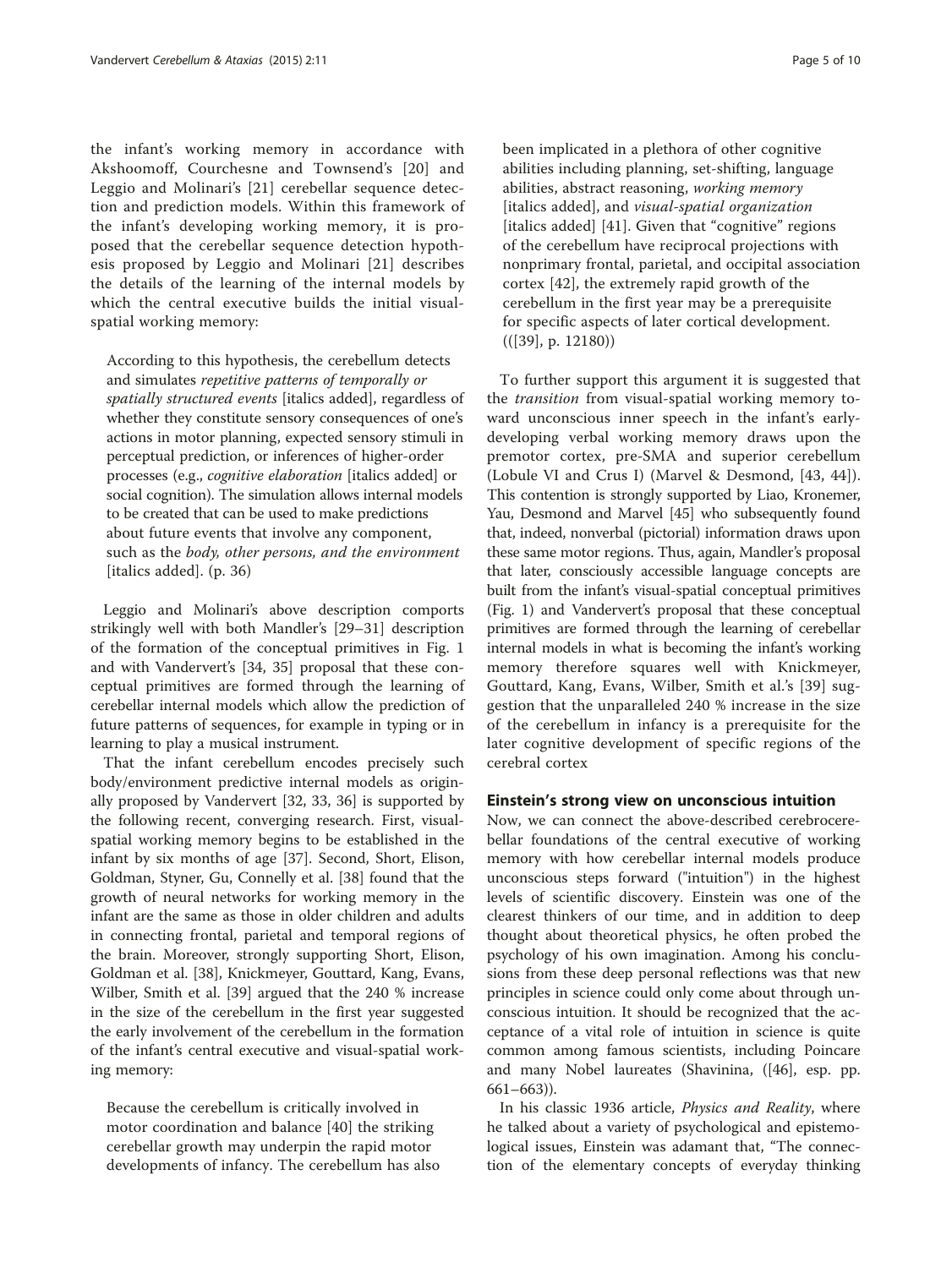with complexes of sense experiences can only be comprehended intuitively and it is unadaptable to scientifically logical fixation," (([\[25](#page-8-0)], p. 351)), and over a decade later in 1949, he emphasized this same strong view in a personal letter to fellow physicist H.L. Gordon:

A new idea [a new concept] comes suddenly and in a rather intuitive way. That means it is not reached by conscious logical conclusions [italics added]. But thinking it through afterwards you can always discover the reasons which have led you *unconsciously* [italics added] to your guess and you will find a logical way to justify it. Intuition is nothing but the outcome of accumulated earlier intellectual experience [italics added]<sup>4</sup>.

In his Autobiographical Notes, Einstein [\[26](#page-8-0)] recounted perhaps the seminal point of formulation of his special relativity theory as he pictured it in the form of a paradox within his working memory:

After ten years of reflection such a principle [one that would correct errors in existing physical theory] resulted from a paradox upon which I had already hit at the age of sixteen: If I pursue a beam of light with the velocity c (velocity of light in a vacuum), I should observe such a beam of light as a spatially oscillatory electromagnetic field at rest. However, there seems to be no such thing, whether on the basis of experience or according to Maxwell's equations. From the very beginning it appeared to me intuitively clear that, judged from the standpoint of such an observer, everything would have to happen according to the same laws as for an observer who, relative to the earth, was at rest. For how, otherwise, should the first observer know, i.e., be able to determine, that he is in a state of fast uniform motion?

One sees that in this paradox the germ of the special relativity theory is already contained. (Einstein [[26\]](#page-8-0) p. 53)

# Extending the cerebellar sequence-detection and prediction to unconscious intuition: cerebrocerebellar blending

But how, exactly, is Einstein's above speed-of-light paradox to be resolved within a *wholly new* contrivance of space-time in accordance with Leggio and Molinari's [[21\]](#page-8-0) cerebellar sequence detection and predictive adaptation and accomplish it on the basis of the spatiotemporal foundations (Fig. [1\)](#page-3-0) of the central executive of working memory? Imamizu, Higuchi, Toda and Kawato [\[24](#page-8-0)], Imamizu and Kawato [\[22](#page-8-0)] and Imamizu and Kawato [[23\]](#page-8-0) have shown that when people are confronted with new situations the learning of cerebellar internal models is modified in ways, which although attention-driven,

produce solution outcomes unfamiliar to the learner. Specifically, these researchers concluded that when confronting new situations, subjects used blends of internal models already learned when a new problem was presented to them. It is proposed that these solution outcomes that are unfamiliar to the learner are what is traditionally called "intuition." Imamizu et al.'s [[24](#page-8-0)] research thus provides valuable insight into how, through cerebellar blending, central executive control in working memory might "elaborate" toward intuition in extended cases where the scientist (or anyone) is struggling with the development of new ideas or new technology. It is further proposed that this same internal-model blending mechanism resulting in intuition would of course apply to the child or adult who, through central executive control, is struggling to forge new movement or thought capabilities in the face of neurological impairment. This notion of the elaboration of central executive processes is in agreement with Leggio and Molinari's [[21](#page-8-0)] cerebellar sequence detection hypothesis involving "inferences of higher-order processes (cognitive elaboration)" (p. 36). (See above description of "sequence detection hypothesis.") Additionally, as to elaboration of central executive processes in those with neurological disorders, this contention is strongly supported by "forward model mapping" found in cerebellar-premotor circuitry of practiced pianists which integrates (blends or binds) visual, auditory, and tactile information [[47\]](#page-8-0).

Moreover, and particularly salient to Einstein's above 186,000-miles-per-second, paradoxical imagery in working memory, Yomogida, Sugiura, Watanabe, Akitsuki, Sassa, Sato, et al. [[48](#page-8-0)] found critical involvement of the cerebellum in mental visual synthesis. These researchers defined mental synthesis as follows:

Mental visual synthesis is the act or power of forming a mental image of something not perceived by the senses or present in reality. It consists of taking parts of our various conceptions and combining them to give new forms and images more selective, more striking, more delightful and more terrible, among other things, than those existing in reality. (([[48\]](#page-8-0), p. 1376))

Yomogida et al.'s definition of mental visual synthesis includes precisely the type of imaginative visual synthesis involved in, for example, Einstein's above classic contemplation of the possible consequences of traveling parallel to ("chasing") a beam of light at 186,000 miles per second. Following Leggio and Molinari's sequence detection hypothesis [[21](#page-8-0)], it seems clear that such a speed-of-light scenario would seem paradoxical (to Einstein or anyone) from the predictive standpoint of the internal models depicted in Fig. [1.](#page-3-0) The point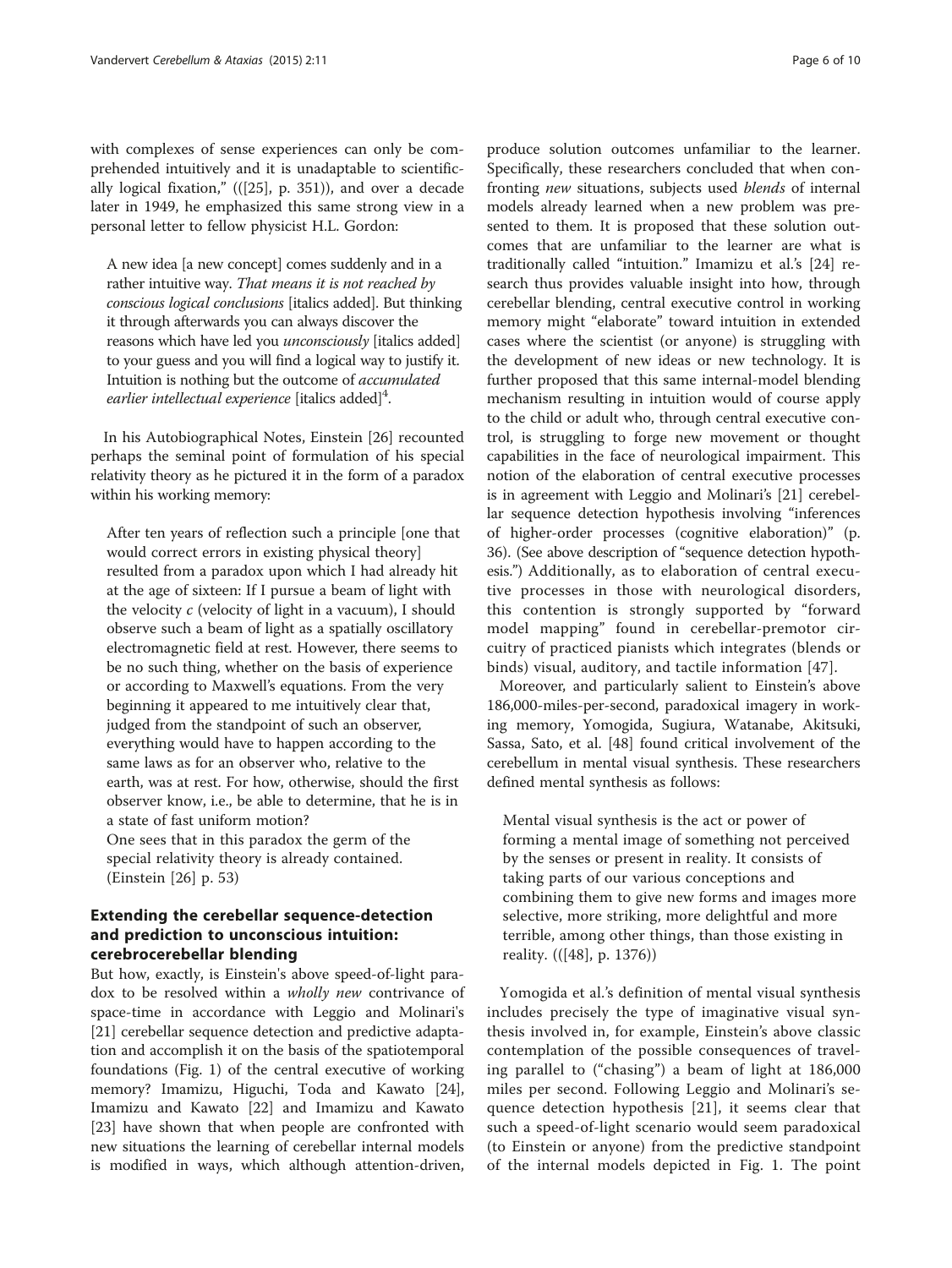here, according to Imamizu, Higuchi, Toda and Kawato [[24\]](#page-8-0) and Yomogida et al. [[48](#page-8-0)], is that if one attempts to imagine or manipulate a problem in new ways, new, hybrid (blended) cerebellar internal models develop which will predict newly hybridized visualspatial configurations, such as, in Einstein's case, relativity theory. However, this is not to say that such new hybridized scientific hypotheses, will not encounter problems related to validation<sup>5</sup>. Again, as suggested above, this same blending of internal models would apply when one with neurological disorders struggles with new speech or movement capabilities.

In passing, it should be noted that Yomogida Sugiura, Watanabe, Akitsuki, Sassa, Sato, et al. [\[48](#page-8-0)] did not mention cerebellar internal models in their study. This omission is largely due to their focus on investigating only the roles of areas of the cerebral cortex in visual synthesis. However, the tabled data and brain images presented in their article importantly implicated the involvement the cerebellum, and therefore should be re-visited with a new focus on the specific roles of cerebellar internal models in regard to Imamizu, Higuchi, Toda and Kawato's [\[24](#page-8-0)] findings.

# The moment of unconscious intuition: the respective roles of cerebellar internal models and working memory (the mechanism)

But how, exactly, are things orchestrated in the cerebellum and cerebral cortex so that intuition arising from the blending of internal models materializes in consciousness to produce new ideas in science? Ito [\[49\]](#page-8-0) proposed how intuitive advances in both motor and mental control would take place at the unconscious level in the cerebellum and then suddenly enter the consciousness of working memory. Ito used the cerebellum's forward and controller models to provide the following example of how unconscious intuition would suddenly enter consciousness:

If the forward and inverse [controller] model controls are combined, an interesting possibility emerges [after much practice or contemplation] that the … cerebellum conducts the entire process of thinking … which will not come up to the level of consciousness. This may explain our daily experience that, after repeated trials of learning, a correct answer [or a correct movement] pops out readily without a conscious effort.  $(([49], p. 102))^6$  $(([49], p. 102))^6$  $(([49], p. 102))^6$ 

It is proposed that within Ito's foregoing unconscious, "entire process of thinking," cerebellar blending [[24, 48](#page-8-0)] goes on among forward and controller internal models, and thereby produces intuition. The mechanism of the blending of internal models apparently knows no limits

to "creative" adaptive error correction. Imamizu, Higuchi, Toda, and Kawato [\[24\]](#page-8-0) argued that cerebral blending of multiple cerebellar cognitive-manual skill routines and strategies bestowed several tightly interrelated advantages: (1) Interference between different learning epochs is reduced thereby enabling the rapid switching of sequential skilled behaviors, (2) Entirely new skill demands can be coped with by adaptively blending pre-existing motor and cognitive primitives as multiple cognitive-manual skill routines and strategies, (3) Multiple cognitive-manual skill routines and strategies are blended in proportion to the requirements of the current new context, and (4) Because blending is proportionate to the specific requirements of changing contexts, an enormous, perhaps limitless, repertoire of behavior can be generated even when the number of cognitive-manual skill routines and strategies might be limited. All four advantages of the adaptive blending of internal models offer insight into how music training-induced enhancement of central executive processes (attentional control) produce steps forward in therapies based on music training.

As Einstein [[25, 26\]](#page-8-0) commented (earlier in this article) on his own intuitions, this intuitive "popping out" of a correct (or at least possibly correct) answer or solution "comes suddenly and in a rather intuitive way" (letter to H. L. Gordon, Footnote-4). At the same time, as Ito [[49](#page-8-0)] suggests in the above quote, intuitive insight is a fairly common part of "daily experience"—although these daily intuitions are usually "small" intuitions of little importance. In this regard, it is suggested that everyday intuitions, larger scientific intuitions, and intuitive steps forward that occur during therapy in those with neurological disorders all operate according to this same mechanism of the adaptive, error-driven blending of cerebellar internal models.

# Conclusions and Discussion

In accordance with Akshoomoff, Courchesne and Townsend's [\[20](#page-8-0)] and Leggio and Molinari's [[21\]](#page-8-0) cerebellar sequence detection and prediction models, the cerebellum is constantly learning adaptive internal models related to, among other functions, the prospective goals of working memory [[20](#page-8-0)]. Within these sequence detection models the cerebellum constantly updates adaptive predictions of the consequences of thought and movement. From infancy, the entire framework of the volitional/executive structure of working memory is a product of the cerebrocerebellar system which can incorporate the multi-dimensional rigor (effector, sensory, affective, mental, autonomic) and volitional-control demands of music training as an auxiliary template for cognitive, emotional, and motor integration (footnote-1), and, thereby, for voluntary control. It is concluded that this cerebrocerebellar view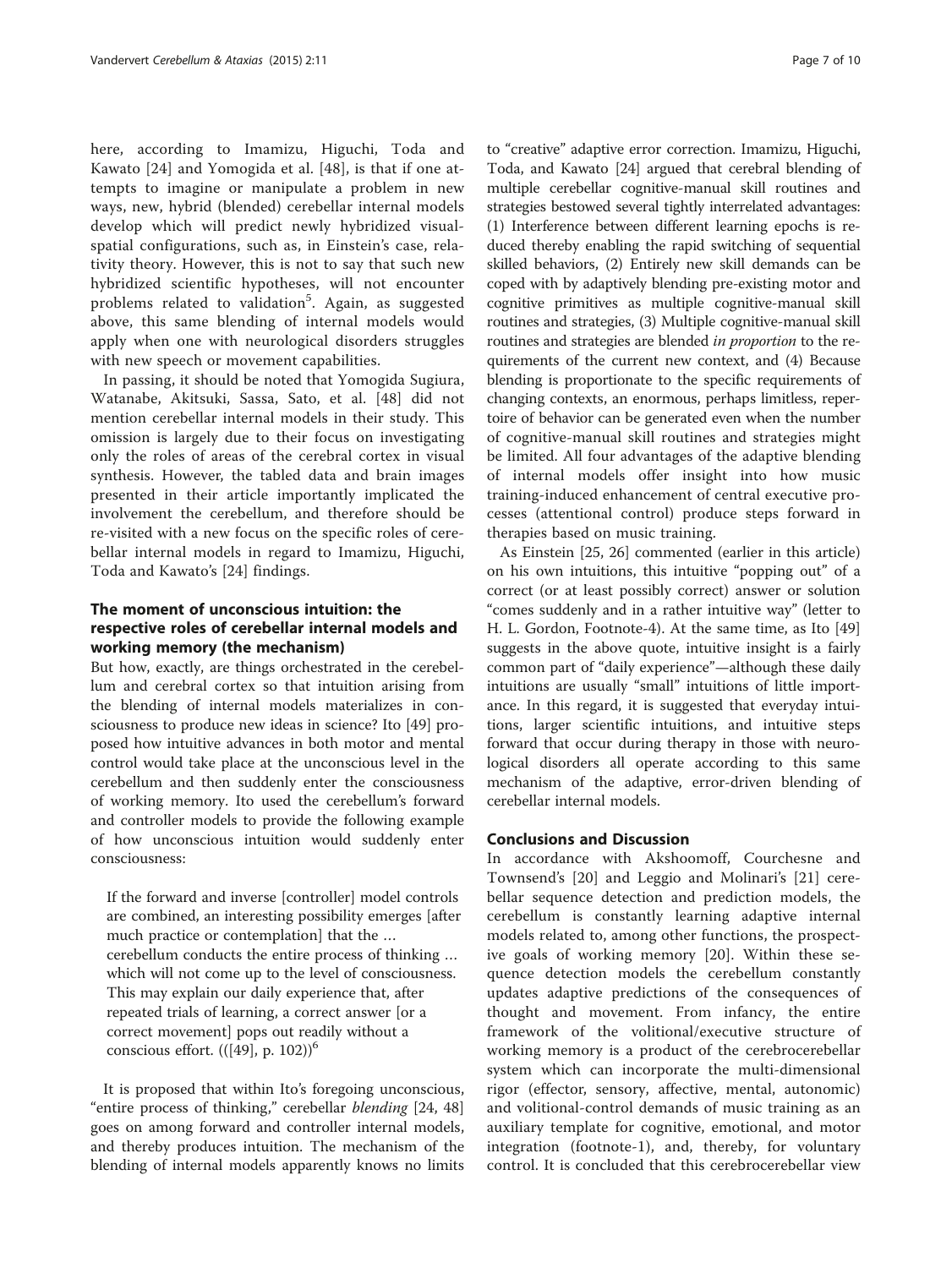of the music training-induced enhancement of central executive control in working memory provides a needed mechanism to explain the efficacy of music training in the remediation of neurological impairments. And, it is suggested that this enhancement of central executive control operates in parallel with Altenmuller and Schlaug's [\[19\]](#page-8-0) proposed positive "transfer effect" of music training mentioned in the Purpose section of this article.

In the sequence detection and prediction process the cerebellum encodes temporally ordered sequences of information and as similar sequences later unfold, "they elicit a readout of the full [error-corrected] sequences in advance of the real-time events," thus, "in contrast to conscious, longer time-scale anticipatory processes mediated by cerebral systems, output of the cerebellum provides moment-to-moment, unconscious, very short time-scale, anticipatory information (Akshoomoff et al. ([\[20\]](#page-8-0), p. 592))." This sequence detection process allows central executive processes of working memory to gain a combination of enhanced unconscious (cerebellar) and voluntary predictive control in, for example, playing a musical instrument. In addition, however, within this cerebrocerebellar framework, cerebellar internal models are also adaptively blended within working memory [[22](#page-8-0)–[24](#page-8-0), [48](#page-8-0)]. This blending of internal models, it is proposed, provides a second level of adaptive errorcorrection that is virtually unlimited in its capacity to combine predictive cognitive and motor information in advance and in newly adaptive ways. "Intuition," as defined in this article, is a sudden updated, predictive solution toward obtaining a prospective goal in working memory that is brought about through the unconscious cerebrocerebellar blending of internal models. (See also, "The Moment of "Intuition'" in Vandervert, Schimpf and Liu ([[18\]](#page-8-0), p. 14).) It is further concluded that this errordriven blending of cerebellar internal models is the mechanism behind both the highest levels of scientific discovery and the efficacy of therapeutic approaches to the remediation of neurological impairment.

## **Endnotes**

<sup>1</sup>Music training, by the very nature of its cognitive, affective and manual production requirements, draws heavily on the components and capacities of working memory. Broadly, working memory is the capacity to temporarily maintain and subsequently manipulate information "online" in the pursuit of goal-oriented tasks (see, for example, Baddeley [[27\]](#page-8-0)). Thus, within working memory, playing an instrument such as the violin, as did Einstein, requires the engagement of many simultaneous online, goal-oriented mental/production tasks. These working memory tasks include reading the musical notation system and sustaining the highly attentive

repetitious practice required to learn the transfer this notation into sequences of bimanual production, the latter of which depends on multisensory feedback. This bimanual production requires high, prolonged attention to developing fine motor skills that is in-sync with metric precision running through the memorization of complex and lengthy musical passages. Added to this is the "on-the-fly" task of emotion-driven improvisation, the limits of which executive and affective processes must closely monitor. (The foregoing description of the components of music training was paraphrased from Wan and Schlaug ([[49\]](#page-8-0), pp. 566–567)).

<sup>2</sup>Of course not all who undergo music training become an Einstein or a child prodigy. The effects of music training toward such extreme levels of development depends upon the individual's initial sensitivity (Shavinina [[50](#page-8-0)]; Vandervert [\[32](#page-8-0)]) and intensity of early and long-term training, for example, the long-term, dedicated training such as that of deliberate practice as espoused by Ericsson, Roring and Nandagopal [\[51\]](#page-8-0) and Ericsson [\[52\]](#page-8-0).

 ${}^{3}$ It must be noted that the illustrations in Fig. [1](#page-3-0) are meant only to convey analogies of the relationships among space, time, and objects and not meant to depict any particular actual experiential components or images in working memory. However, at the same time, since these conceptual primitives are *meanings* [[30](#page-8-0), [31](#page-8-0)] from which later concepts may be built or bound (mixed or blended), these conceptual primitives permit/guide the possibility of fully conscious manipulation in working memory. See Gilchrist and Cowan [\[53](#page-9-0)] for the involvement of underlying unconscious processes in working memory, such as the manipulation of conceptual primitives. <sup>4</sup>

<sup>4</sup>Albert Einstein letter to Dr. H. L. Gordon, May 3, 1949. This is Item 58 -217 in the Control Index to the Einstein Archive which may be consulted at Mudd Library, Princeton University.

Readers may contact the author on epistemological issues related to how, within this model of unconscious intuition, Einstein argued that science maintains connected to empirical validation in the "real world." <sup>6</sup>

This unconscious "thought" process in the cerebellum is a strong conviction of Ito's. Ito [[54](#page-9-0)] followed up on the 2005 quote by providing a more detailed explanation for how models in the cerebellum might give rise to new ideas that might suddenly "pop-up" in consciousness. In passing, it should be noted that the idea that intuition arises from unconscious models computed in the cerebellum was proposed independently in parallel to Ito by Vandervert [[55](#page-9-0)–[58](#page-9-0)] and Vandervert, Schimpf and Liu [[18\]](#page-8-0) in relation to creativity and innovation.

#### Competing interests

The author declares that there are no competing interests.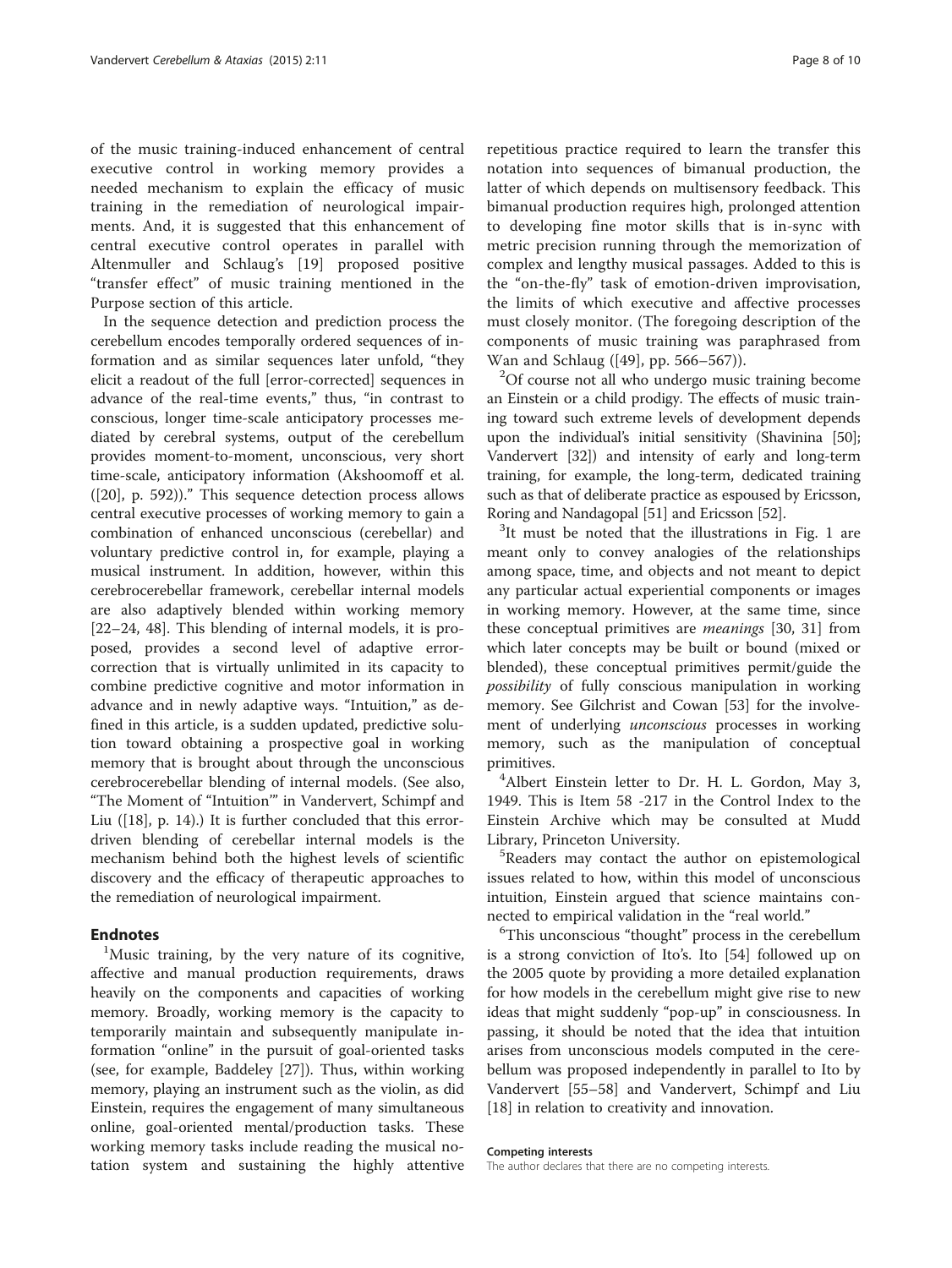#### <span id="page-8-0"></span>Received: 23 June 2015 Accepted: 10 August 2015 Published online: 04 September 2015

#### References

- Falk D. New information about Albert Einstein's brain. Front Evol Neurosci. 2009;1:1–6.
- 2. Falk D, Lepore FE, Noe A. The cerebral cortex of Albert Einstein: a description and preliminary analysis of unpublished photographs. Brain. 2013;136(Pt 4):1304–27.
- 3. Men W, Falk D, Sun T, Chen W, Li J, Yin D, et al. The corpus callosum of Albert Einstein: another clue to his high intelligence? Brain. 2013;137(Pt 4):e268. doi:[10.1093/brain/awt252](http://dx.doi.org/10.1093/brain/awt252).
- 4. Bangert M, Schlaug G. Specialization of the specialized in features of external human brain morphology. Eur J Neurosci. 2006;24:1832–4.
- 5. Bucky PA. The private Albert Einstein. Kansas City: Andrews and McMeel; 1992.
- 6. Hyde KL, Lerch JP, Norton A, Forgeard M, Winner E, Evans AC, et al. The effects of musical training on structural brain development: a longitudinal study. Ann N Y Acad Sci. 2009;1169:182–6.
- 7. Schlaug G. Musicians and music making as a model for the study of brain plasticity. In: Altenmüller E, Finger S, Boller F, editors. Music, neurology, and neuroscience: evolution, the musical brain, medical conditions, and therapies, Vol 217, PBR. UK: Elsevier; 2015. p. 37–55.
- 8. Schlaug G, Forgeard M, Zhu L, Norton A, Norton A, Winner E. Training-induced neuroplasticity in young children. Ann N Y Acad Sci. 2009;1169:205–8.
- 9. Chen JL, Penhune VB, Zatorre RJ. Moving on time: brain network for auditory-motor synchronization is modulated by rhythm complexity and musical training. J Cogn Neurosci. 2008;20(2):226–39.
- 10. George E, Coch D. Music training and working memory: an ERP study. Neuropsychologia. 2011;49(5):1083–94. doi:[10.1016/](http://dx.doi.org/10.1016/j.neuropsychologia.2011.02.001) [j.neuropsychologia.2011.02.001](http://dx.doi.org/10.1016/j.neuropsychologia.2011.02.001).
- 11. Schulze K, Koelsch S. Working memory for speech and music. Ann N Y Acad Sci. 2012;36(1252):229–36. doi:[10.1111/j.1749-6632.2012.06447.x](http://dx.doi.org/10.1111/j.1749-6632.2012.06447.x).
- 12. Suárez L, Elangovan S, Au A. Cross-sectional study on the relationship between music training and working memory in adults Aus J Psychol. 2015; doi[:10.1111/ajpy.12087:](http://dx.doi.org/10.1111/ajpy.12087) 1-9.
- 13. Ito M. Cerebellar microcomplexes. In: Schmahmann JD, editor. The cerebellum and cognition. New York: Academic; 1997. p. 475–87.
- 14. Schmahmann JD, Sherman JC. The cerebellar cognitive affective syndrome. Brain. 1998;121:561–79.
- 15. Schmahmann JD. Disorders of the cerebellum: ataxia, dysmetria of thought, and the cerebellar cognitive affective syndrome. J Neuropsychiatry Clin Neurosci. 2004;16(3):367–78.
- 16. Thurling M, Hautzel H, Kuper M, Stefanescu MR, Maderwald S, Ladd ME, et al. Involvement of the cerebellar cortex and nuclei in verbal and visuospatial working memory: a 7 T fMRI study. Neuroimage. 2012;62(3):1537–50.
- 17. Altenmuller E, Schlaug G. Apollo's gift: new aspects of neurologic music therapy. In: Altenmüller E, Finger S, Boller F, editors. Music, neurology, and neuroscience: evolution, the musical Brain, medical Conditions, and therapies. Vol 217. PBR. UK: Elsevier; 2015. p. 237–52.
- 18. Vandervert L, Schimpf P, Liu H. How working memory and the cognitive functions of the cerebellum collaborate to produce creativity and innovation. Creat Res J. 2007;19:1–18.
- 19. Schmahmann JD. An emerging concept. The cerebellar contribution to higher function. Arch Neurol. 1991;48(11):1178–87.
- 20. Akshoomoff N, Courchesne E, Townsend J. Attention coordination and anticipatory control. In: Schmahmann J, editor. The cerebellum and cognition. New York: Academic; 1997. p. 575–98.
- 21. Leggio M, Molinari M. Cerebellar sequencing: a trick for predicting the future. Cerebellum. 2015;14:35–8.
- 22. Imamizu H, Kawato M. Brain mechanisms for predictive control by switching internal models: implications for higher-order cognitive functions. Psychol Res. 2009;73(4):527–44.
- 23. Imamizu H, Kawato M. Cerebellar internal models: implications for the dexterous use of tools. Cerebellum. 2012;11:325–35.
- 24. Imamizu H, Higuchi S, Toda A, Kawato M. Reorganization of brain activity for multiple internal models after short but intensive training. Cortex. 2007;43:338–49.
- 25. Einstein A. Physics and reality. J Franklin Inst. 1936;221:349–82.
- 26. Einstein A. Autobiographical notes. In: Schillp A, editor. Albert Einstein: philosopher-scientist, vol. 1. La Salle, IL: Open Court; 1949. p. 1–95.
- 27. Baddeley A. Working memory. Science. 1992;255:556–9.
- 28. Mandler J. How to build a baby II: conceptual primitives. Psychol Rev. 1992;99:587–604.
- 29. Mandler J. The foundations of conceptual thought in infancy. Cogn Dev. 1992;7:273–82.
- 30. Mandler J. The foundations of mind. Oxford: Oxford University Press; 2004.
- 31. Mandler J. On the spatial foundations of the conceptual system and its enrichment. Cognit Sci. 2012;36:421–51.
- 32. Vandervert L. The emergence of the child prodigy 10,000 years ago: an evolutionary and developmental explanation. J Mind Behav. 2009;30:15–32.
- 33. Vandervert L. The evolution of language: the cerebro-cerebellar blending of visual-spatial working memory with vocalizations. J Mind Behav. 2011;32(4):317–31.
- 34. Vandervert L. Working memory in child prodigies: A 10,000 year-old story, one million years in the making. In: McPherson G, editors. Child prodigies in music. Oxford. Oxford University Press; in press-a.
- 35. Vandervert L. The collaboration of the cerebellum and the cerebral cortex: A case analysis. In: McPherson G, editors. Child prodigies in music. Oxford. Oxford University Press; in press-b.
- 36. Vandervert L. How the cerebro-cerebellar blending of visual-spatial working memory with vocalizations supports Leiner, Leiner and Dow's explanation of the evolution of thought and language. Cerebellum. 2013;12:151–71.
- 37. Zelazo PD, Carlson SM, Kesek A. Development of executive function in childhood. In: Nelson CA, Luciana M, editors. Handbook of developmental cognitive neuroscience. 2nd ed. Cambridge, MA: MIT Press; 2008. p. 553–74.
- Short SJ, Elison JT, Goldman BD, Styne M, Gu H, Connelly M, et al. Associations between white matter microstructure and infants' working memory. Neuroimage. 2013;64:156–66.
- 39. Knickmeyer R, Gouttard S, Kang C, Evans D, Wilber K, Smith J, et al. A structural MRI study of human brain development from birth to 2 years. J Neurosci. 2008;28(47):12176–82. doi:[10.1523/JNEUROSCI.3479-08.2008](http://dx.doi.org/10.1523/JNEUROSCI.3479-08.2008).
- 40. Bastian A, Thach WT. Structure and function of the cerebellum. In: Manto M, Pandolfo M, editors. The cerebellum and its disorders. Cambridge, UK: Cambridge UP; 2002. p. 49–66.
- 41. Schmahmann JD. From movement to thought: anatomic substrates of the cerebellar contribution to cognitive processing. Hum Brain Mapp. 1996;4:174–98.
- 42. Thach WT. On the specific role of the cerebellum in motor learning and cognition: clues from PET activation and lesion studies in humans. Behav Brain Sci. 1996;19:411–31.
- 43. Marvel CL, Desmond JE. The contributions of cerebrocerebellar circuitry to executive verbal working memory. Cortex. 2010;46(7):880–95.
- 44. Marvel C, Desmond J. From storage to manipulation: How the neural correlates of verbal working memory reflect varying demands on inner speech. Brain Lang. 2012;120:42–51.
- 45. Liao DL, Kronemer SI, Yau JM, Desmond JE, Marvel CL. Motor system contributions to verbal and non-verbal working memory. Front Hum Neurosci. 2014;753:1–8. doi[:10.3389/fnhum.2014.00753](http://dx.doi.org/10.3389/fnhum.2014.00753).
- 46. Shavinina LV. Scientific talent: the case of Nobel laureates. In: Shavinina LV, editor. International handbook on giftedness. The Netherlands: Springer Science; 2009. p. 649–69.
- 47. Lee H, Noppeney U. Long-term music training tunes how the brain temporarily binds signals from multiple senses. Proc Natl Acad Sci U S A. 2011;108:E1441–50.
- 48. Yomogida Y, Sugiura M, Watanabe J, Akitsuki Y, Sassa Y, Sato T, et al. Mental visual synthesis is originated in the fronto-temporal network of the left hemisphere. Cereb Cortex. 2004;14:1376–83.
- 49. Ito M. Bases and implications of learning in the cerebellum—adaptive control and internal model mechanism. In: DeZeeuw C, Cicirata F, editors. Creating coordination in the cerebellum (Progress in Brain Research, Volume 48 chap. 9). Oxford, England: Elsevier Science; 2005. p. 95–109.
- 50. Einstein A. Physics and reality. In Einstein A, Ideas and opinions. New York: Wings Books; 1954.
- 51. Wan CY, Schlaug G. Music making as a tool for promoting brain plasticity across the Life span. Neuroscientist. 2010;16(5):566–77.
- 52. Shavinina LV. How can innovators-geniuses be developed?: the case of Albert Einstein. In: Shavinina LV, editor. The Routledge international handbook of innovation education. New York: Routledge; 2013. p. 92–107.